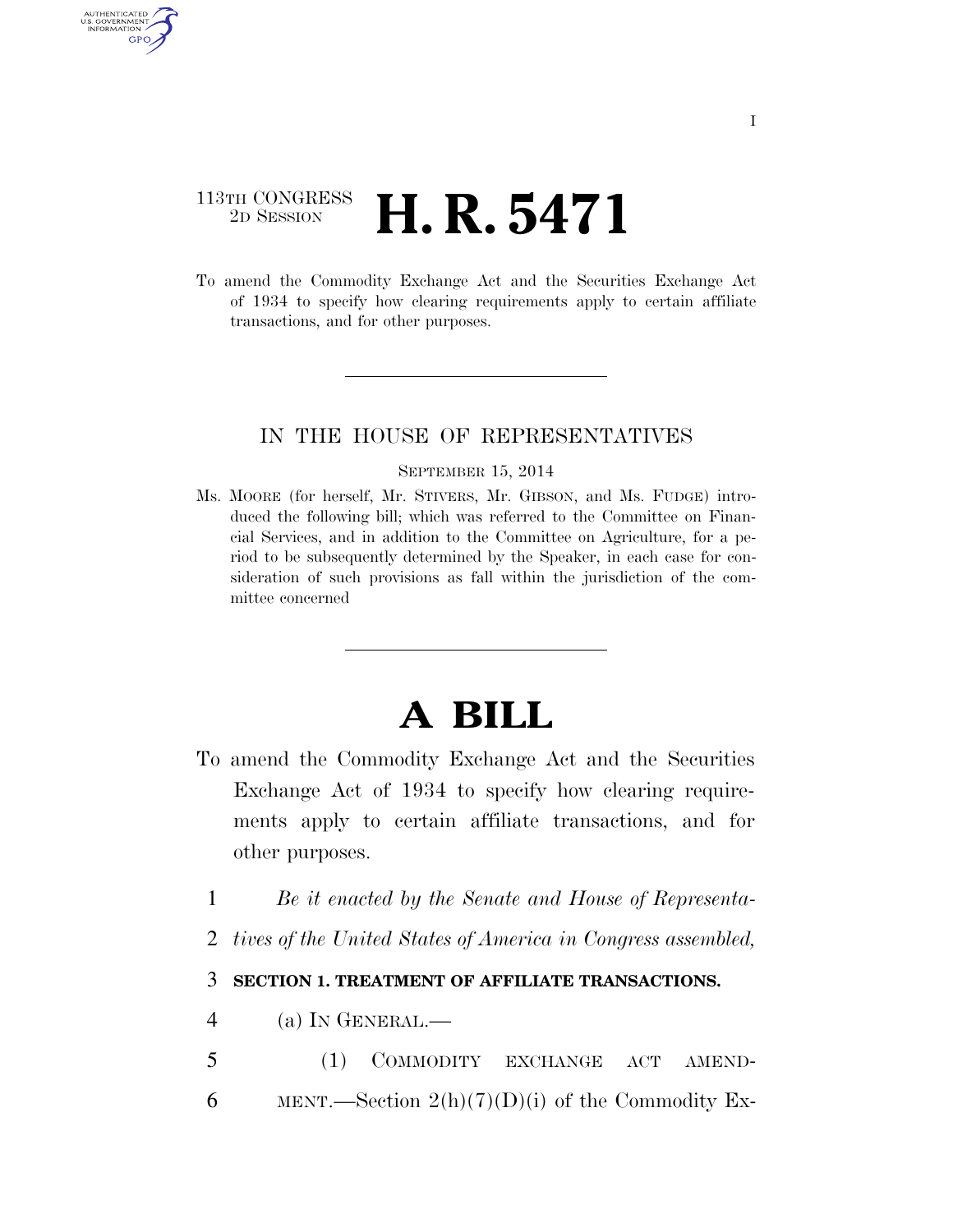1 change Act (7 U.S.C.  $2(h)(7)(D)(i)$ ) is amended to read as follows:

3 "(i) IN GENERAL.—An affiliate of a person that qualifies for an exception under subparagraph (A) (including affiliate entities predominantly engaged in pro- viding financing for the purchase of the merchandise or manufactured goods of the person) may qualify for the exception only if the affiliate enters into the swap to hedge or mitigate the commercial risk of the person or other affiliate of the person that is not a financial entity, provided that if the hedge or mitigation of such commer- cial risk is addressed by entering into a swap with a swap dealer or major swap participant, an appropriate credit support measure or other mechanism must be uti-lized.''.

 (2) SECURITIES EXCHANGE ACT OF 1934 21 AMENDMENT.—Section  $3C(g)(4)(A)$  of the Securities 22 Exchange Act of 1934 (15 U.S.C.  $78c-3(g)(4)(A)$ ) is amended to read as follows:

24 "(A) IN GENERAL.—An affiliate of a per-son that qualifies for an exception under para-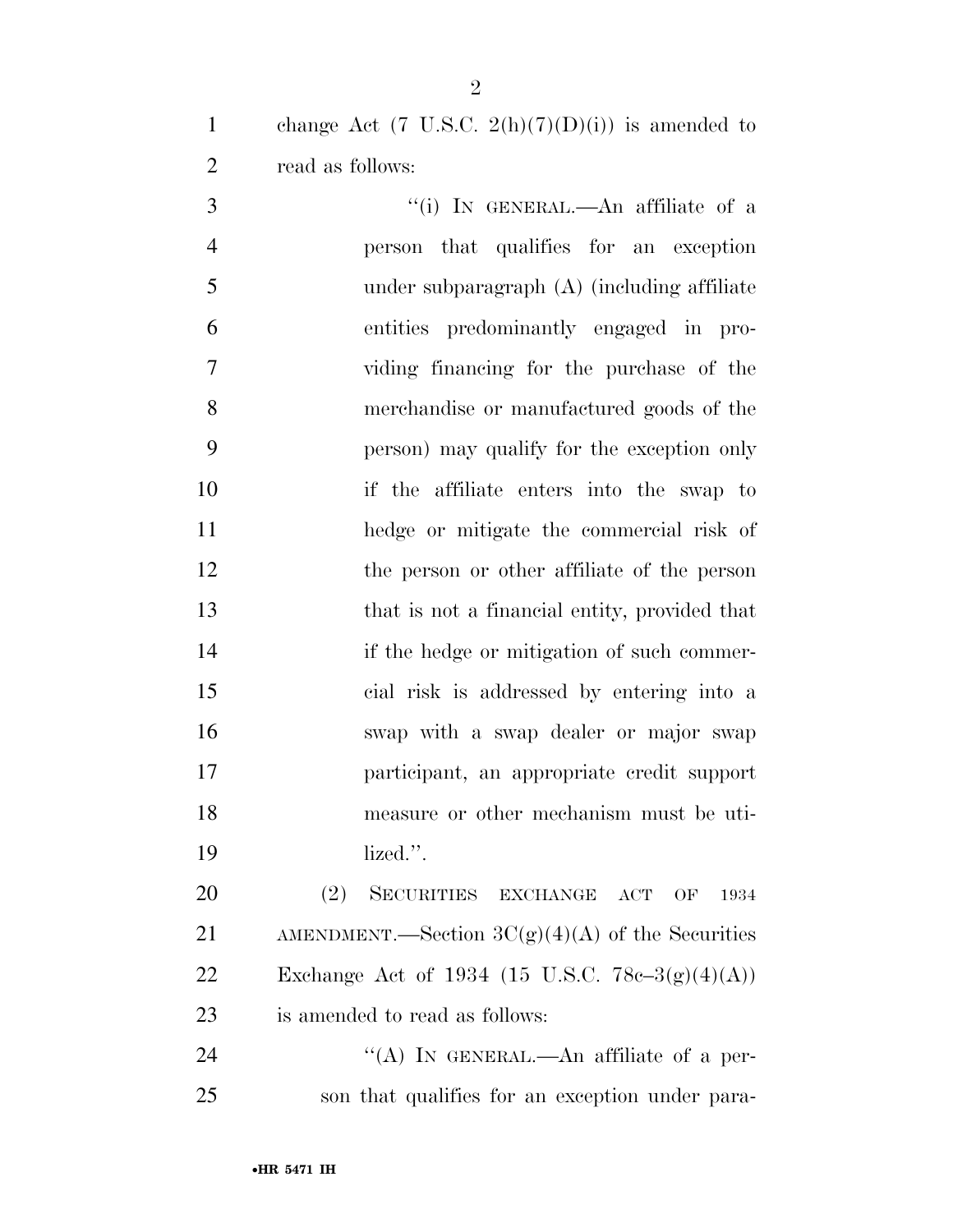graph (1) (including affiliate entities predomi- nantly engaged in providing financing for the purchase of the merchandise or manufactured goods of the person) may qualify for the excep- tion only if the affiliate enters into the security- based swap to hedge or mitigate the commercial risk of the person or other affiliate of the per- son that is not a financial entity, provided that if the hedge or mitigation such commercial risk is addressed by entering into a security-based swap with a security-based swap dealer or major security-based swap participant, an ap- propriate credit support measure or other mechanism must be utilized.''.

 (b) APPLICABILITY OF CREDIT SUPPORT MEASURE REQUIREMENT.—The requirements in section  $17 \text{ } 2(h)(7)(D)(i)$  of the Commodity Exchange Act and section  $3C(g)(4)(A)$  of the Securities Exchange Act of 1934, as amended by subsection (a), requiring that a credit support measure or other mechanism be utilized if the transfer of commercial risk referred to in such sections is addressed by entering into a swap with a swap dealer or major swap participant or a security-based swap with a security-based swap dealer or major security-based swap participant, as appropriate, shall not apply with respect to swaps or secu-